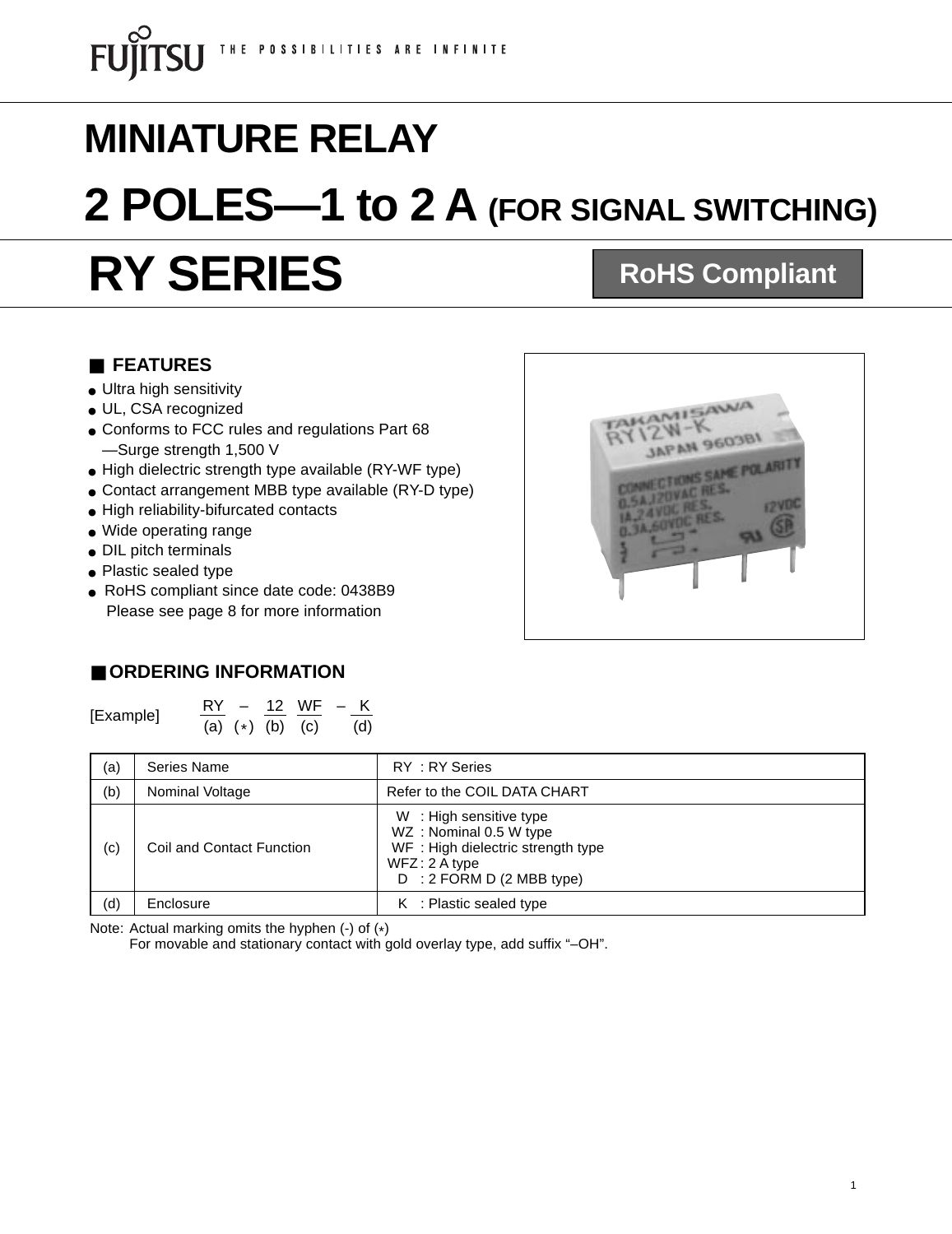#### ■ **SAFETY STANDARD AND FILE NUMBERS**

UL478, 508 (FIle No. E45026)

C22.2 No. 14 (File No. LR35579)

Please request when the approval markings are required on the cover. Please note that UL/CSA ratings may differ from the standard ratings.

| <b>Type</b>   | <b>Nominal voltage</b> | Contact rating*1                                                  |
|---------------|------------------------|-------------------------------------------------------------------|
| RY-W<br>RY-WZ | 3 to 48 VDC            | 0.5A<br>120 VAC<br>24 VDC<br>resistive<br>1 A<br>60 VDC<br>0.3A   |
| RY-WF         | 5 to 48 VDC            | 120 VAC<br>0.25A<br>48 VDC<br>resistive<br>1 A<br>60 VDC-<br>0.3A |
| RY-WFZ        | 3 to 48 VDC            | 0.5A<br>120 VAC<br>30 VDC<br>resistive<br>2 A<br>110 VDC-<br>0.6A |
| RY-D          | 4.5 to 48 VDC          | 120 VAC<br>0.3A<br>resistive<br>0.2A<br>60 VDC                    |

Note: \*1 Contact ratings mentioned above are subject to same polarity.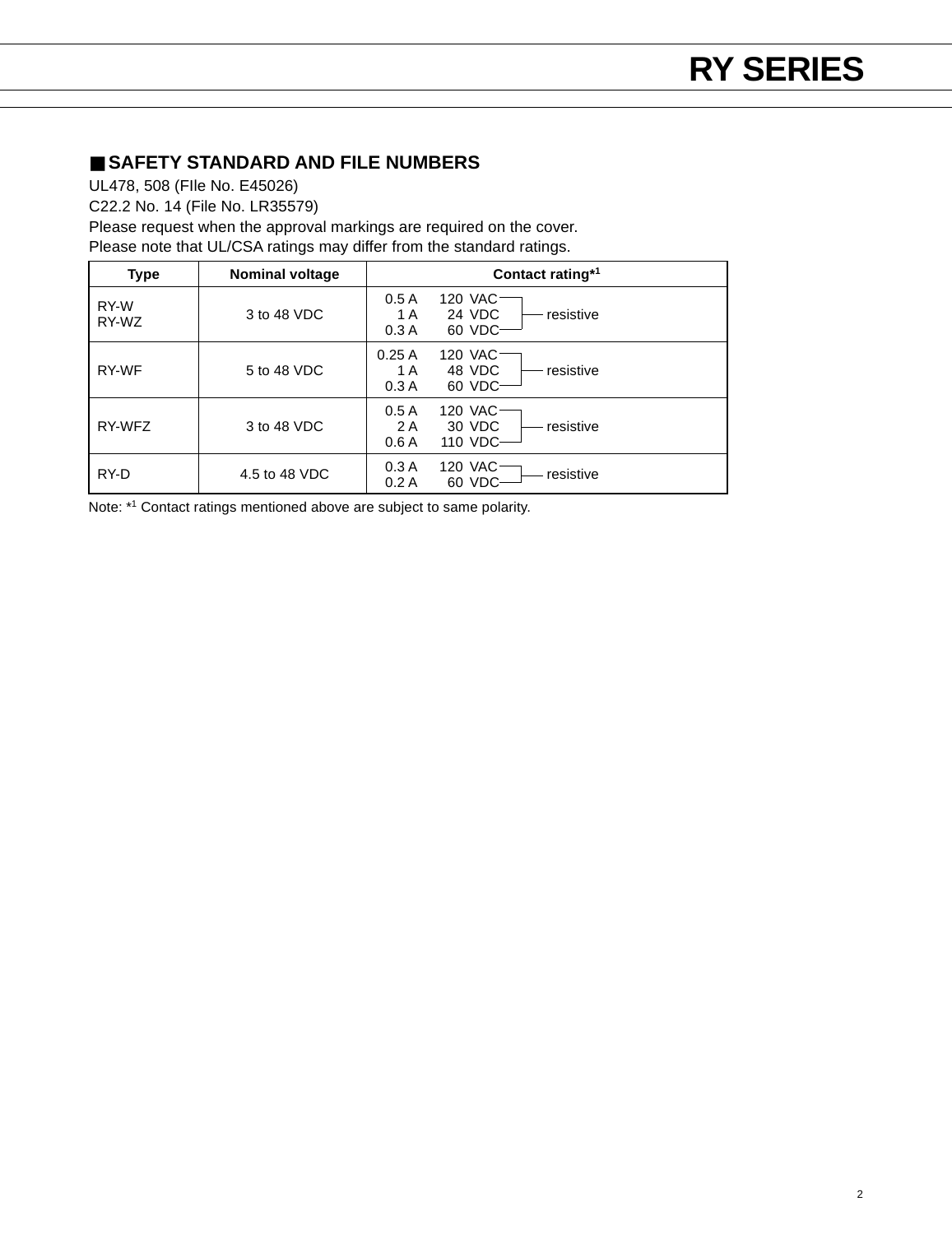#### ■ **SPECIFICATIONS**

| Item                   |                                                    | High<br><b>Sensitive</b><br><b>Type</b>                                                                                        | 500 mW<br>Type                                                                                                                                      | High<br><b>Dielectric</b><br><b>Strength</b> | 2 A Type                                                   | <b>Continuous</b><br>(MBB)<br><b>Type</b>                     |                                                                                              |  |
|------------------------|----------------------------------------------------|--------------------------------------------------------------------------------------------------------------------------------|-----------------------------------------------------------------------------------------------------------------------------------------------------|----------------------------------------------|------------------------------------------------------------|---------------------------------------------------------------|----------------------------------------------------------------------------------------------|--|
|                        |                                                    |                                                                                                                                | <b>RY-( ) W-K</b>                                                                                                                                   | <b>RY-( ) WZ-K</b>                           | RY-() WF-K                                                 | RY-() WFZ-K                                                   | <b>RY-( ) D-K</b>                                                                            |  |
| Contact<br>Arrangement |                                                    |                                                                                                                                | 2 form C (DPDT)                                                                                                                                     |                                              |                                                            | 2 Form D (2 MBB)                                              |                                                                                              |  |
|                        | Material                                           |                                                                                                                                | Gold overlay silver-palladium<br>Gold overlay<br>silver-nickel                                                                                      |                                              |                                                            | Gold overlay<br>silver-palladium                              |                                                                                              |  |
|                        | Style                                              |                                                                                                                                | <b>Bifurcated</b>                                                                                                                                   |                                              |                                                            |                                                               | Single                                                                                       |  |
|                        | Resistance (initial)                               |                                                                                                                                | Maximum 100 m $\Omega$ (at 1 A 6 VDC)                                                                                                               |                                              |                                                            |                                                               |                                                                                              |  |
|                        | <b>Maximum Carrying Current</b>                    |                                                                                                                                | 1.25A                                                                                                                                               |                                              |                                                            | 2A                                                            | 0.6A                                                                                         |  |
|                        | Rating                                             |                                                                                                                                | 1 A 24 VD<br>0.5 A 120 VAC                                                                                                                          |                                              | 1 A 24 VDC<br>0.25 A 120 VAC                               | 2 A 30 VDC<br>0.5 A 125 VAC                                   | 0.15 A 48 VDC<br>0.3 A 120 VAC                                                               |  |
|                        | Maximum Switching Power                            |                                                                                                                                | 60 VA/24 W                                                                                                                                          |                                              | 30 VA/24 W                                                 | 62.5 VA/60 W                                                  | 36 VA/7.2 W                                                                                  |  |
|                        |                                                    | Maximum Switching Voltage                                                                                                      | 120 VAC, 60 VDC                                                                                                                                     |                                              |                                                            | 125 VAC, 150 VDC                                              | 120 VAC, 60 VDC                                                                              |  |
|                        | Maximum Switching Current                          |                                                                                                                                | 1A                                                                                                                                                  |                                              |                                                            | 2A                                                            | 0.6A                                                                                         |  |
|                        | Minimum Switching Load*1                           |                                                                                                                                | 0.01 mA 10 mVDC                                                                                                                                     |                                              |                                                            |                                                               | 0.1 mA 10 mVDC                                                                               |  |
|                        |                                                    | Approx. 0.9 pF (between open contacts) 1.4 pF (adjacent contacts)<br>Capacitance<br>Approx. 1.9 pF (between coil and contacts) |                                                                                                                                                     |                                              |                                                            |                                                               |                                                                                              |  |
| Coil                   |                                                    | Nominal Power (at 20°C)                                                                                                        |                                                                                                                                                     |                                              | 0.15 to 0.30 W 0.5 to 0.58 W 0.45 to 0.46 W 0.5 to 0.58W   |                                                               | 0.45 to 0.48 W                                                                               |  |
|                        |                                                    | Operate Power (at 20°C)                                                                                                        |                                                                                                                                                     |                                              |                                                            | 0.075 to 0.14 W 0.125 to 0.145 W 0.2 to 0.21 W 0.2 to 0.324 W | 0.2 to 0.21 W                                                                                |  |
|                        |                                                    | Operating Temperature (No frost)                                                                                               | $-30^{\circ}$ C to +90 $^{\circ}$ C<br>$-30^{\circ}$ C to +70 $^{\circ}$ C<br>$-30^{\circ}$ C to $+60^{\circ}$ C (refer to the CHARACTERISTIC DATA) |                                              |                                                            |                                                               |                                                                                              |  |
| <b>Time Value</b>      |                                                    | Operate (at nominal voltage)                                                                                                   | Maximum 6 ms                                                                                                                                        |                                              |                                                            |                                                               |                                                                                              |  |
|                        |                                                    | Release (at nominal voltage)                                                                                                   | Maximum 3 ms                                                                                                                                        |                                              |                                                            |                                                               |                                                                                              |  |
| Insulation             | Resistance (at 500 VDC)<br>Minimum 1,000 $M\Omega$ |                                                                                                                                |                                                                                                                                                     |                                              |                                                            |                                                               |                                                                                              |  |
|                        | <b>Dielectric</b><br>Strength                      | between open contacts                                                                                                          | AC 500 V 1 minute<br>1,000 VAC 1 minute<br>500 VAC 1 minute                                                                                         |                                              |                                                            |                                                               |                                                                                              |  |
|                        |                                                    | between adjacent contacts                                                                                                      | 1,000 VAC 1 minute                                                                                                                                  |                                              |                                                            |                                                               |                                                                                              |  |
|                        |                                                    | between coil and contacts                                                                                                      | 1,000 VAC 1 minute                                                                                                                                  |                                              |                                                            |                                                               |                                                                                              |  |
|                        | Surge Strength                                     |                                                                                                                                | 1,500 V                                                                                                                                             |                                              |                                                            |                                                               |                                                                                              |  |
| Life                   | Mechanical                                         |                                                                                                                                | $2 \times 10^7$ ops. min. $1 \times 10^7$ operations minimum                                                                                        |                                              |                                                            |                                                               | $1 \times 10^6$ ops. min.                                                                    |  |
|                        |                                                    | Electrical (at contact rating)                                                                                                 | $2 \times 10^5$ ops. min. (0.5 A 120 VAC)<br>$5 \times 10^5$ ops. min. (1 A 24 VD C)                                                                |                                              | $5 \times 10^5$ ops. min.<br>(0.25 A 120 VAC<br>1 A 24 VDC | $1 \times 10^5$ ops. min.<br>(2 A 30 VDC)                     | $2 \times 10^5$ ops. min.<br>(0.3 A 120 VAC)<br>$5 \times 10^5$ ops. min.<br>(0.15 A 48 VDC) |  |
| Other                  | Vibration                                          | Misoperation                                                                                                                   | 10 to 55 Hz (double amplitude of 1.5 mm)                                                                                                            |                                              |                                                            |                                                               |                                                                                              |  |
|                        | Resistance                                         | Endurance                                                                                                                      | 10 to 55 Hz (double amplitude of 4.5 mm)                                                                                                            |                                              |                                                            |                                                               |                                                                                              |  |
|                        | Shock                                              | Misoperation                                                                                                                   | 100 m/s <sup>2</sup> (11 $\pm$ 1 ms)                                                                                                                |                                              |                                                            |                                                               |                                                                                              |  |
|                        | Resistance                                         | Endurance                                                                                                                      | 1,000 m/s <sup>2</sup> ( $6±1$ ms)                                                                                                                  |                                              |                                                            |                                                               |                                                                                              |  |
|                        | Weight                                             |                                                                                                                                | Approximately 5 g                                                                                                                                   |                                              |                                                            |                                                               |                                                                                              |  |

\*1 Minimum switching loads mentioned above are reference values. Please perform the confirmation test with the actual load before production since reference values may vary according to switching frequencies, environmental conditions and expected reliability levels.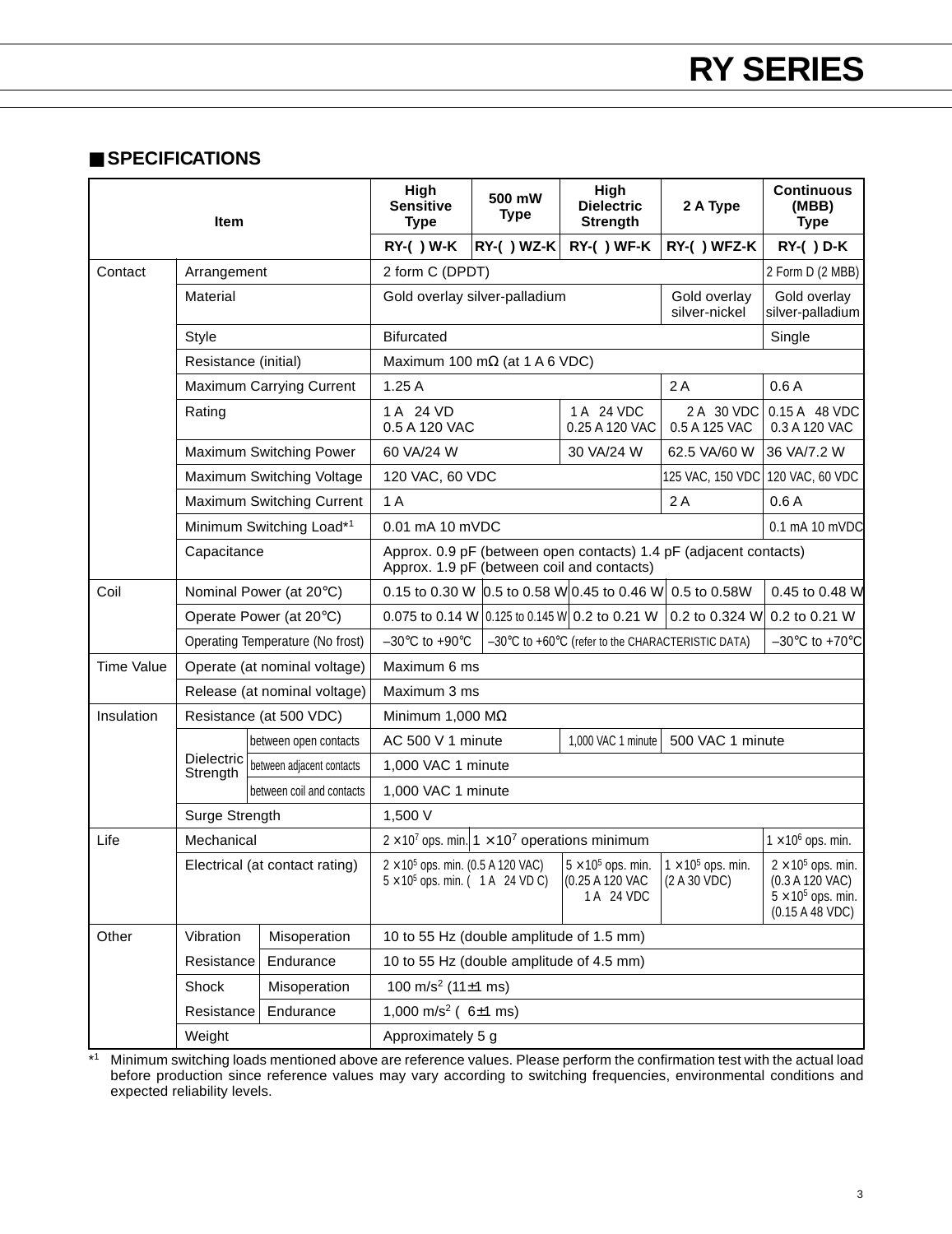#### ■ **COIL DATA CHART**

| <b>MODEL</b>    |                    | <b>Nominal</b><br>voltage | <b>Coil resistance</b><br>$(\pm 10\%)$ | <b>Must operate</b><br>voltage | <b>Must release</b><br>voltage | Nominal<br>power |
|-----------------|--------------------|---------------------------|----------------------------------------|--------------------------------|--------------------------------|------------------|
|                 | RY-4.5 W-K         | 4.5 VDC                   | $135\Omega$                            | 3.2 VDC                        | 0.23 VDC                       | 150 mW           |
|                 | RY- 5 W-K          | 5 VDC                     | $165\Omega$                            | 3.6 VDC                        | 0.25 VDC                       | 150 mW           |
|                 | RY- 6 W-K          | 6 VDC                     | 240Ω                                   | 4.3 VDC                        | 0.3 VDC                        | 150 mW           |
|                 | RY- 9 W-K          | 9 VDC                     | $540\Omega$                            | <b>VDC</b><br>6.4              | 0.45 VDC                       | 150 mW           |
| Sensitive Type  | RY-12 W-K          | 12 VDC                    | $960\Omega$                            | <b>VDC</b><br>8.5              | 0.6 VDC                        | 150 mW           |
|                 | RY-18 W-K          | 18 VDC                    | $1,620\Omega$                          | 12.6 VDC                       | 0.9 VDC                        | 200 mW           |
| ら<br>エ          | RY- 24 W-K         | 24 VDC                    | $2,880\Omega$                          | 16.8<br><b>VDC</b>             | 1.2 VDC                        | 200 mW           |
|                 | RY-48 W-K          | 48 VDC                    | $7,680\Omega$                          | 32.6 VDC                       | 2.4 VDC                        | 300 mW           |
|                 | RY- 3 WZ-K         | 3 VDC                     | 18 $\Omega$                            | 1.5 VDC                        | 0.15 VDC                       | 500 mW           |
|                 | RY-4.5 WZ-K        | 4.5 VDC                   | $36\Omega$                             | 2.25 VDC                       | 0.23 VDC                       | 560 mW           |
|                 | RY- 5 WZ-K         | 5 VDC                     | $45\Omega$                             | 2.5 VDC                        | 0.25 VDC                       | 560 mW           |
|                 | 6 WZ-K<br>RY-      | 6 VDC                     | $66\Omega$                             | 3.0 VDC                        | 0.3 VDC                        | 550 mW           |
| 500 mW Type     | RY- 9 WZ-K         | 9 VDC                     | 140 $\Omega$                           | <b>VDC</b><br>4.5              | 0.45 VDC                       | 580 mW           |
|                 | RY-12 WZ-K         | 12 VDC                    | 280Ω                                   | <b>VDC</b><br>6.0              | 0.6 VDC                        | 510 mW           |
|                 | RY-18 WZ-K         | 18 VDC                    | $560\Omega$                            | 9.0 VDC                        | 0.9 VDC                        | 580 mW           |
|                 | RY- 24 WZ-K        | 24 VDC                    | $1,070\Omega$                          | <b>VDC</b><br>12.0             | 1.2 VDC                        | 540 mW           |
|                 | RY-48 WZ-K         | 48 VDC                    | $4,000\Omega$                          | 24.0 VDC                       | 2.4 VDC                        | 580 mW           |
|                 | RY- 5 WF-K         | 5 VDC                     | $56\Omega$                             | 3.3 VDC                        | 0.25 VDC                       | 450 mW           |
| Strength        | RY- 6 WF-K         | 6 VDC                     | $80\Omega$                             | <b>VDC</b><br>4.0              | 0.3 VDC                        | 450 mW           |
|                 | RY- 9 WF-K         | 9 VDC                     | $180\Omega$                            | <b>VDC</b><br>6.0              | 0.45 VDC                       | 450 mW           |
|                 | <b>RY-12 WF-K</b>  | 12 VDC                    | $320\Omega$                            | 8.0 VDC                        | 0.6 VDC                        | 450 mW           |
| High Dielectric | <b>RY-18 WF-K</b>  | 18 VDC                    | 720Ω                                   | <b>VDC</b><br>12.0             | 0.9 VDC                        | 450 mW           |
|                 | <b>RY-24 WF-K</b>  | 24 VDC                    | $1,260\Omega$                          | 15.9<br><b>VDC</b>             | 1.2 VDC                        | 450 mW           |
|                 | <b>RY-48 WF-K</b>  | 48 VDC                    | $5,000\Omega$                          | 33.0 VDC                       | 2.4 VDC                        | 460 mW           |
|                 | RY- 3 WFZ-K        | 3 VDC                     | 18 $\Omega$                            | 1.9 VDC                        | 0.15 VDC                       | 500 mW           |
|                 | RY-4.5 WFZ-K       | 4.5 VDC                   | $36\Omega$                             | 2.9 VDC                        | 0.23 VDC                       | 560 mW           |
|                 | RY- 5 WFZ-K        | 5 VDC                     | 45Ω                                    | 3.2 VDC                        | 0.25 VDC                       | 560 mW           |
| Type            | RY- 6 WFZ-K        | 6 VDC                     | $66\Omega$                             | 3.8 VDC                        | 0.3 VDC                        | 550 mW           |
| ⋖               | RY- 9 WFZ-K        | 9 VDC                     | 140 $\Omega$                           | 5.7 VDC                        | 0.45 VDC                       | 580 mW           |
| 2               | RY- 12 WFZ-K       | 12 VDC                    | 280Ω                                   | 7.6 VDC                        | 0.6 VDC                        | 510 mW           |
|                 | <b>RY-18 WFZ-K</b> | 18 VDC                    | $560\Omega$                            | 11.4 VDC                       | 0.9 VDC                        | 580 mW           |
|                 | <b>RY-24 WFZ-K</b> | 24 VDC                    | $1,070\Omega$                          | 15.2 VDC                       | 1.2 VDC                        | 540 mW           |
|                 | RY-48 WFZ-K        | 48 VDC                    | $4,000\Omega$                          | 36.0 VDC                       | 2.4 VDC                        | 580 mW           |

Note : All values in the table are measured at 20°C.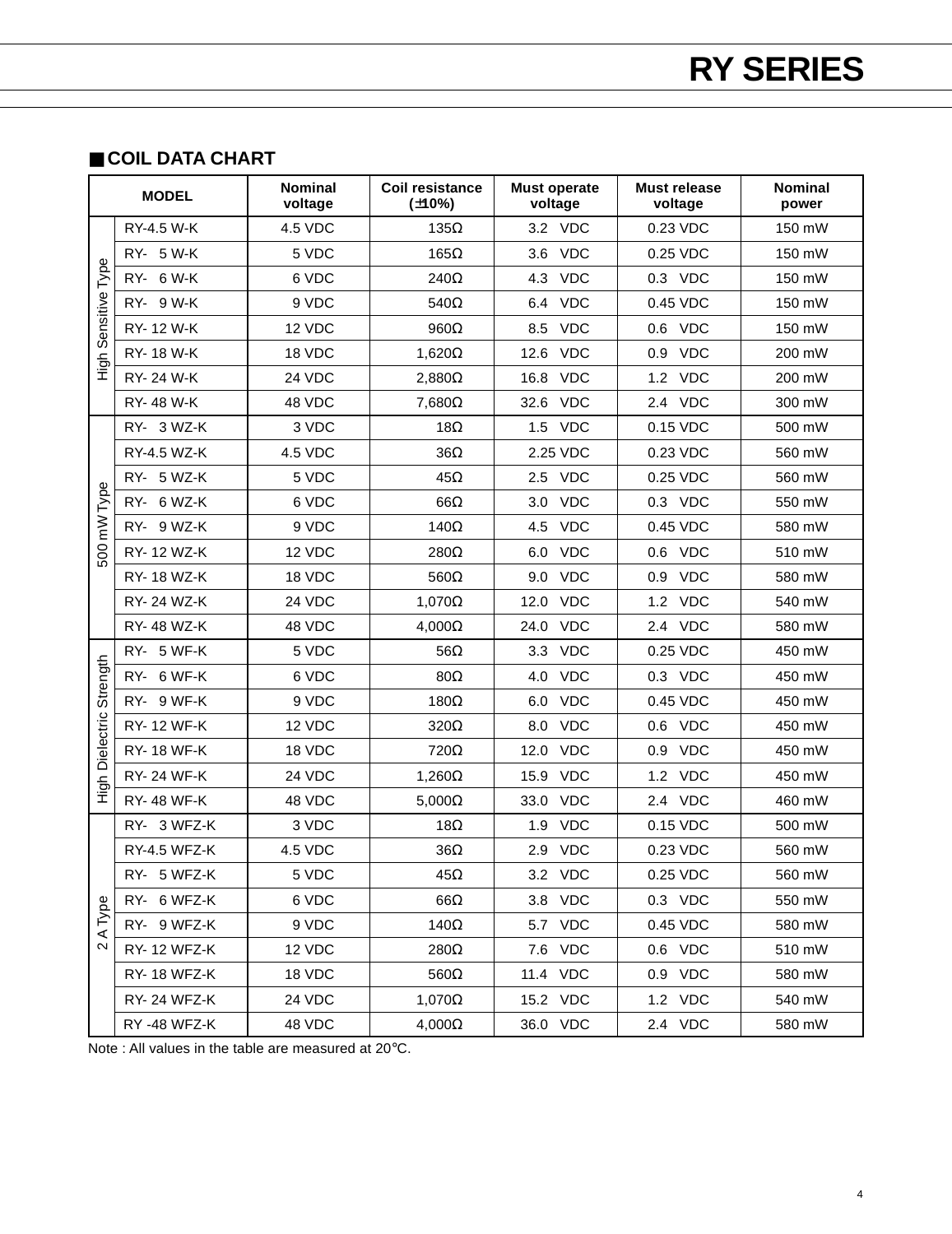|            | <b>MODEL</b>     | <b>Nominal</b><br>voltage | Coil resistance<br>$(\pm 10\%)$ | <b>Must operate</b><br>voltage | Must release<br>voltage | <b>Nominal</b><br>power |
|------------|------------------|---------------------------|---------------------------------|--------------------------------|-------------------------|-------------------------|
|            | RY-4.5 D-K       | 4.5 VDC                   | $45\Omega$                      | <b>VDC</b><br>3.0              | 0.23 VDC                | 450 mW                  |
| ype        | RY- 5 D-K        | 5 VDC                     | $55\Omega$                      | <b>VDC</b><br>3.3 <sub>2</sub> | $0.25$ VDC              | 450 mW                  |
| ⊢          | $RY - 6D-K$      | 6 VDC                     | $80\Omega$                      | 3.95 VDC                       | $0.3$ VDC               | 450 mW                  |
| (MBB)      | $RY - 9D-K$      | 9 VDC                     | 180 $\Omega$                    | <b>VDC</b><br>5.9              | 0.45 VDC                | 450 mW                  |
|            | RY-12 D-K        | 12 VDC                    | $320\Omega$                     | <b>VDC</b><br>7.9              | <b>VDC</b><br>0.6       | 450 mW                  |
| Continuous | <b>RY-18 D-K</b> | 18 VDC                    | $720\Omega$                     | <b>VDC</b><br>11.8             | <b>VDC</b><br>0.9       | 450 mW                  |
|            | <b>RY-24 D-K</b> | 24 VDC                    | $1.280\Omega$                   | <b>VDC</b><br>15.8             | VDC<br>1.2              | 450 mW                  |
|            | RY-48 D-K        | 48 VDC                    | $4,800\Omega$                   | <b>VDC</b><br>31.8             | 2.4 VDC                 | 480 mW                  |

Note : All values in the table are measured at 20°C.















**Maximum Switching Power** 





**Operating Range** 



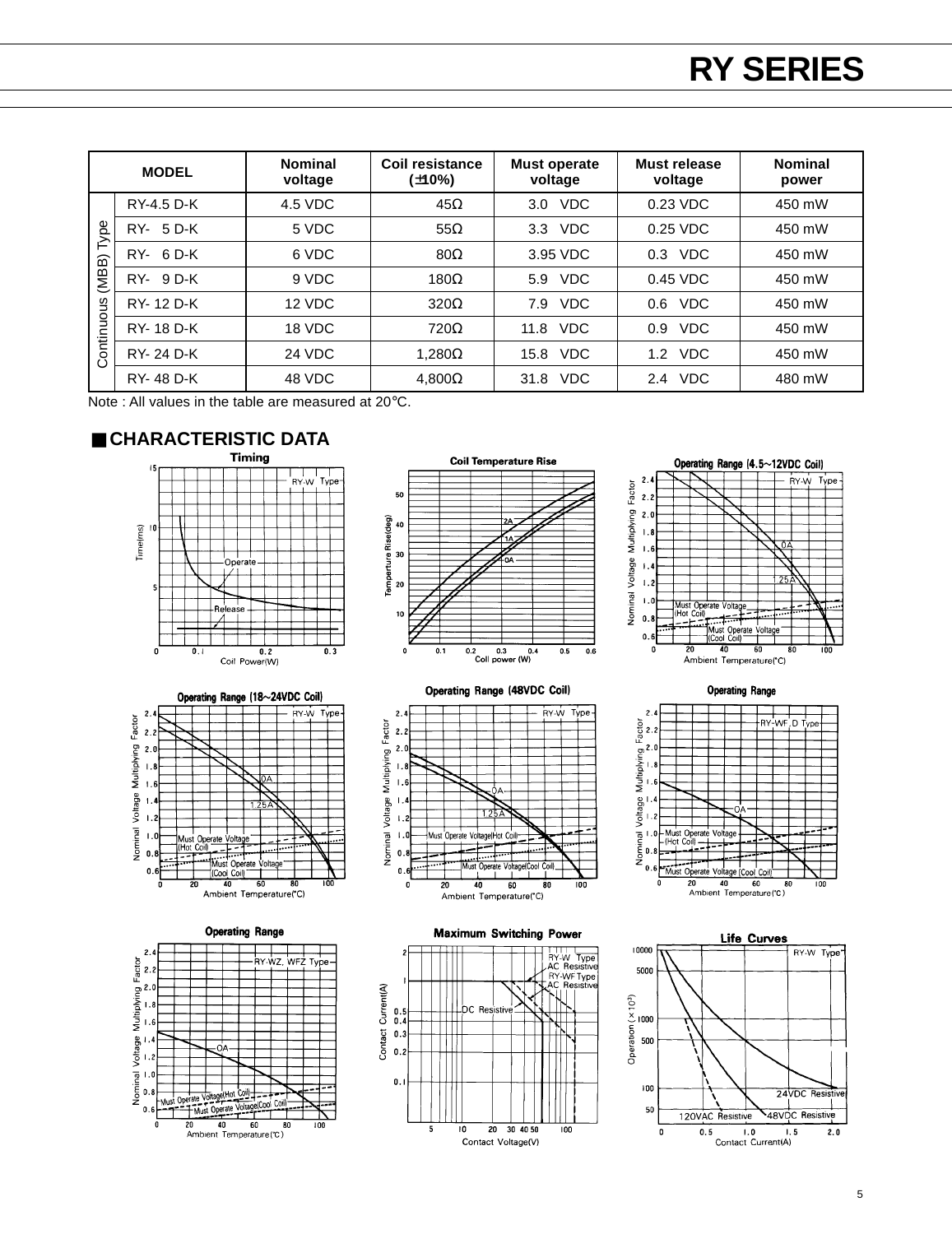■ **REFERENCE DATA**







Initial  $\overline{20}$ 







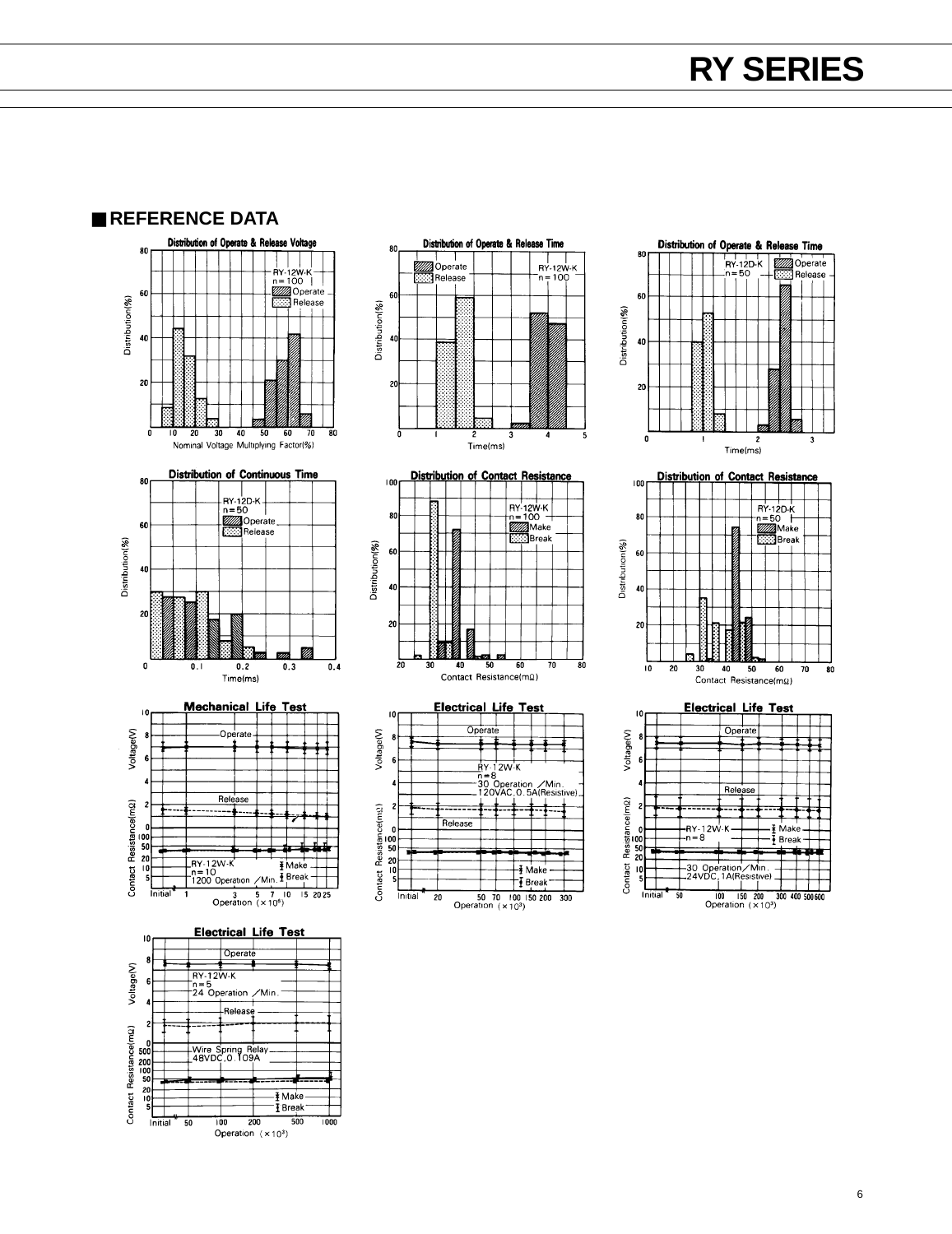

Unit: mm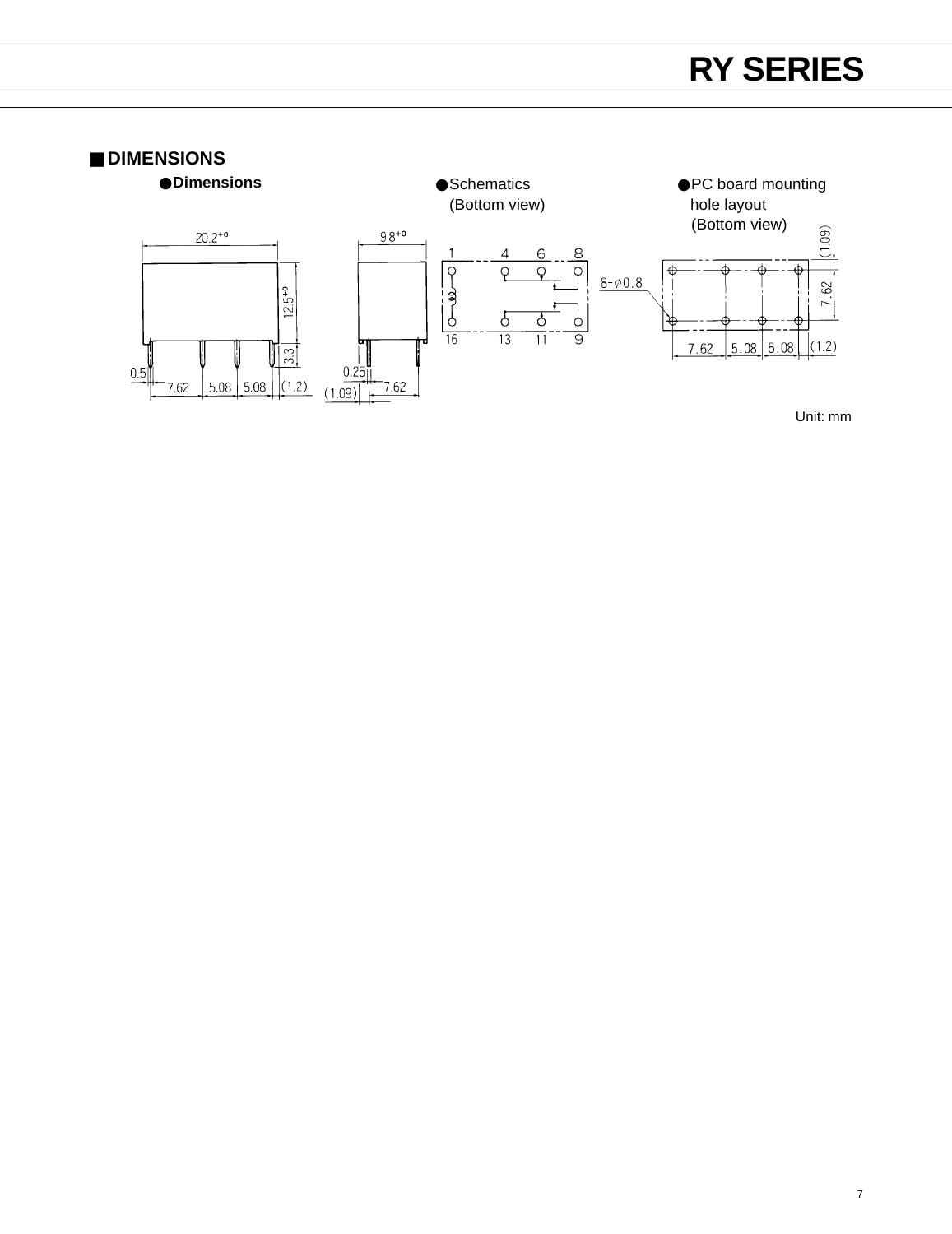### **1. General Information RoHS Compliance and Lead Free Relay Information**

- Relays produced after the specific date code that is indicated on each data sheet are lead-free now. Most of our signal and power relays are lead-free. Please refer to Lead-Free Status Info. (http://www.fcai.fujitsu.com/pdf/LeadFreeLetter.pdf)
- Lead free solder paste currently used in relays is Sn-3.0Ag-0.5Cu. From February 2005 forward Sn-3.0Cu-Ni will be used for FTRB3 and FTR-B4 series relays.
- Most signal and some power relays also comply with RoHS. Please refer to individual data sheets. Relays that are RoHS compliant do not contain the 6 hazardous materials that are restricted by RoHS directive (lead, mercury, cadmium, chromium IV, PBB, PBDE).
- It has been verified that using lead-free relays in leaded assembly process will not cause any problems (compatible).
- "LF" is marked on each outer and inner carton. (No marking on individual relays).
- To avoid leaded relays (for lead-free sample, etc.) please consult with area sales office.

We will ship leaded relays as long as the leaded relay inventory exists.

### **2. Recommended Lead Free Solder Profile**

● Recommended solder paste Sn-3.0Ag-0.5Cu and Sn-3.0 Cu-Ni (only FTR-B3 and FTR-B4 from February 2005) **Reflow Solder condtion**



### **We highly recommend that you confirm your actual solder conditions**

### **3. Moisture Sensitivity**

Moisture Sensitivity Level standard is not applicable to electromechanical realys.

### **4. Tin Whisker**

SnAgCu solder is known as low riskof tin whisker. No considerable length whisker was found by our in-house test.

### **5. Solid State Relays**

Each lead terminal will be changed from solder plating to Sn plating and Nickel plating. A layer of Nickel plating is between the terminal and the Sn plating to avoid whisker.